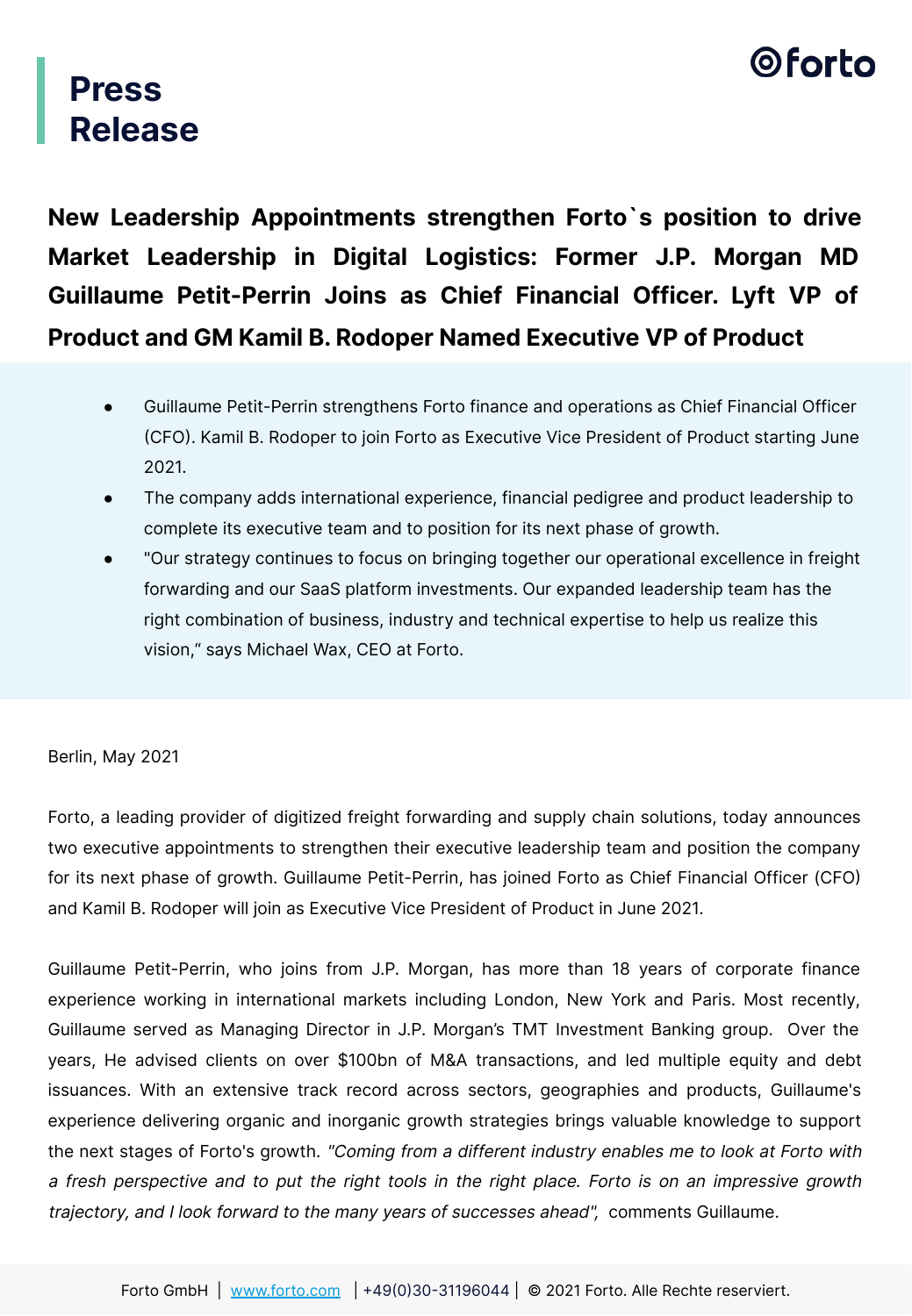### 0forto

Kamil B. Rodoper has been appointed as Executive Vice President of Product at Forto with the charter to set the strategic direction for the Forto product ecosystem. Kamil joins Forto from Lyft, where he most recently served as VP of Product and General Manager of Express Drive and previously served as Head of Product, Fleet Technologies. Therefore, Kamil is no stranger to the design and development of massively-scaled platforms that handle sophisticated supply and demand fluctuations, and this experience will be invaluable in further building out Forto's market-leading supply chain offering. He previously held positions as Sr. Director of Product Management for Glassdoor, and Group Product Manager for Microsoft.

These new appointments perfectly complement the Forto leadership team currently led by Michael Wax (CEO), Erik Muttersbach (Co - Founder and CTO) and Dr Michael Ardelt (COO). In the second half of 2020, Forto had already strengthened its executive ranks with the addition of new appointments from the technology sector with significant experience in hyper-scaling business. Recent hires include Kenneth de Spiegeleire (Dropbox, Cisco and Vodafone) as CRO, Barzel Segal Workday, Mindjet) as SVP of Engineering and Christopher North (Amazon, Shutterfly) as Strategic Advisor and Board Observer.

"The logistics and transport industry is still in the early days of digitization," explains Forto CEO Michael Wax. "There is massive potential for automation, which can in turn deliver more reliable, more transparent customer experiences. Our strategy continues to focus on bringing together our operational excellence in freight forwarding and our SaaS platform investments. Our expanded leadership team has the right combination of business, industry and technical expertise to help us realize this vision. "

The current market turbulence has revealed weaknesses in most companies' supply chains, with 73% encountering problems in their supplier base and a whopping 85% struggling with inefficient digital technologies. It shows how innovation can be challenging in a volatile market, which is why Forto has invested heavily in the development of its digital service offering and its expansion into Asia to help over 2,500 customers with their global shipments and their readiness to capitalize on future growth despite the challenges posed by COVID-19, sea freight market volatility or most recently the Suez Canal blockade.